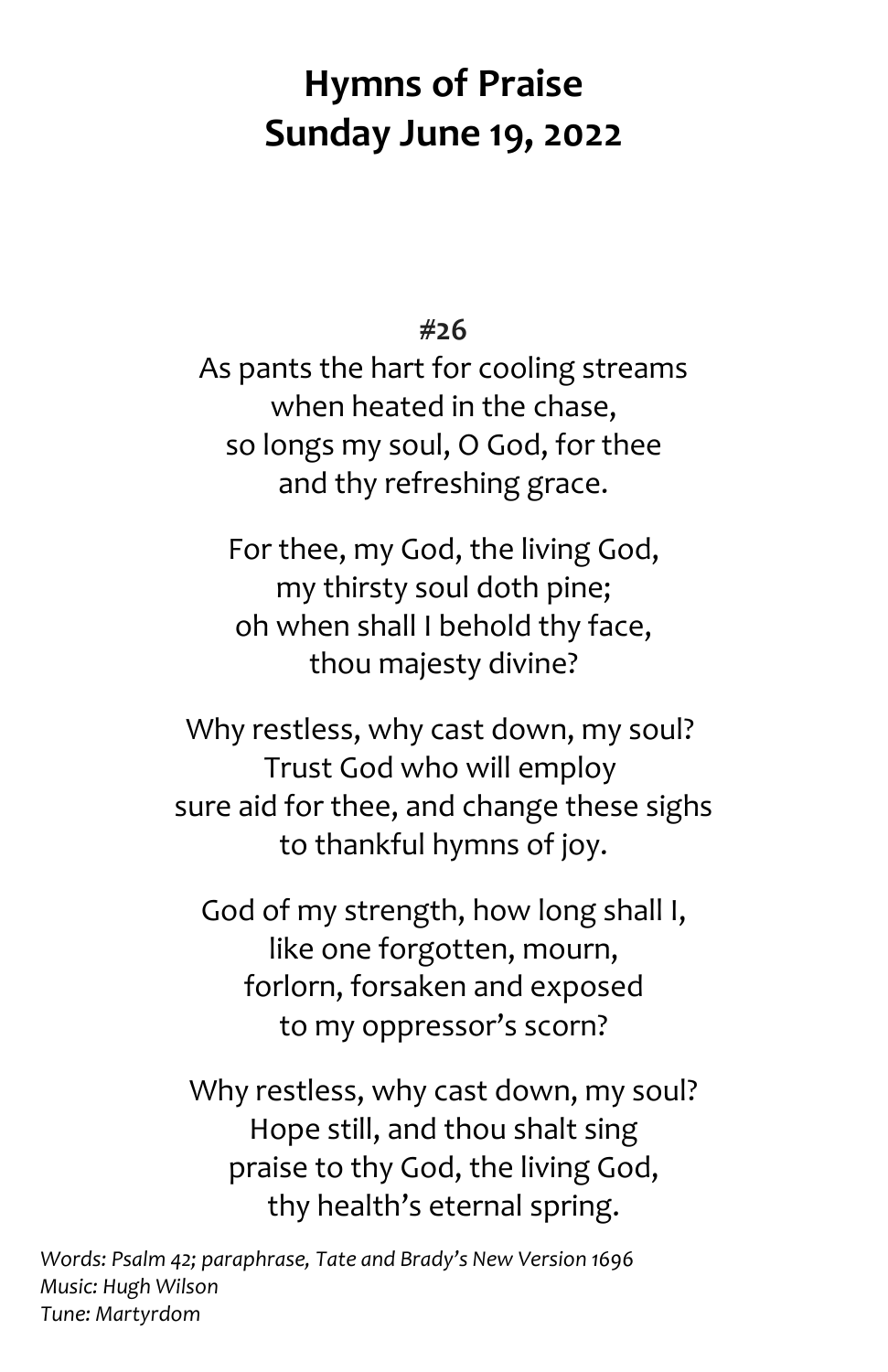## **Anthem**

THE LORD'S PRAYER (Albert Hay Malotte) (1935)

Our Father, which art in heaven, Hallowed be thy Name. Thy kingdom come. Thy will be done in earth, As it is in heaven.

Give us this day our daily bread. And forgive us our debts, As we forgive our debtors.

And lead us not into temptation; But deliver us from evil: For thine is the kingdom, and the power, and the glory, for ever. Amen.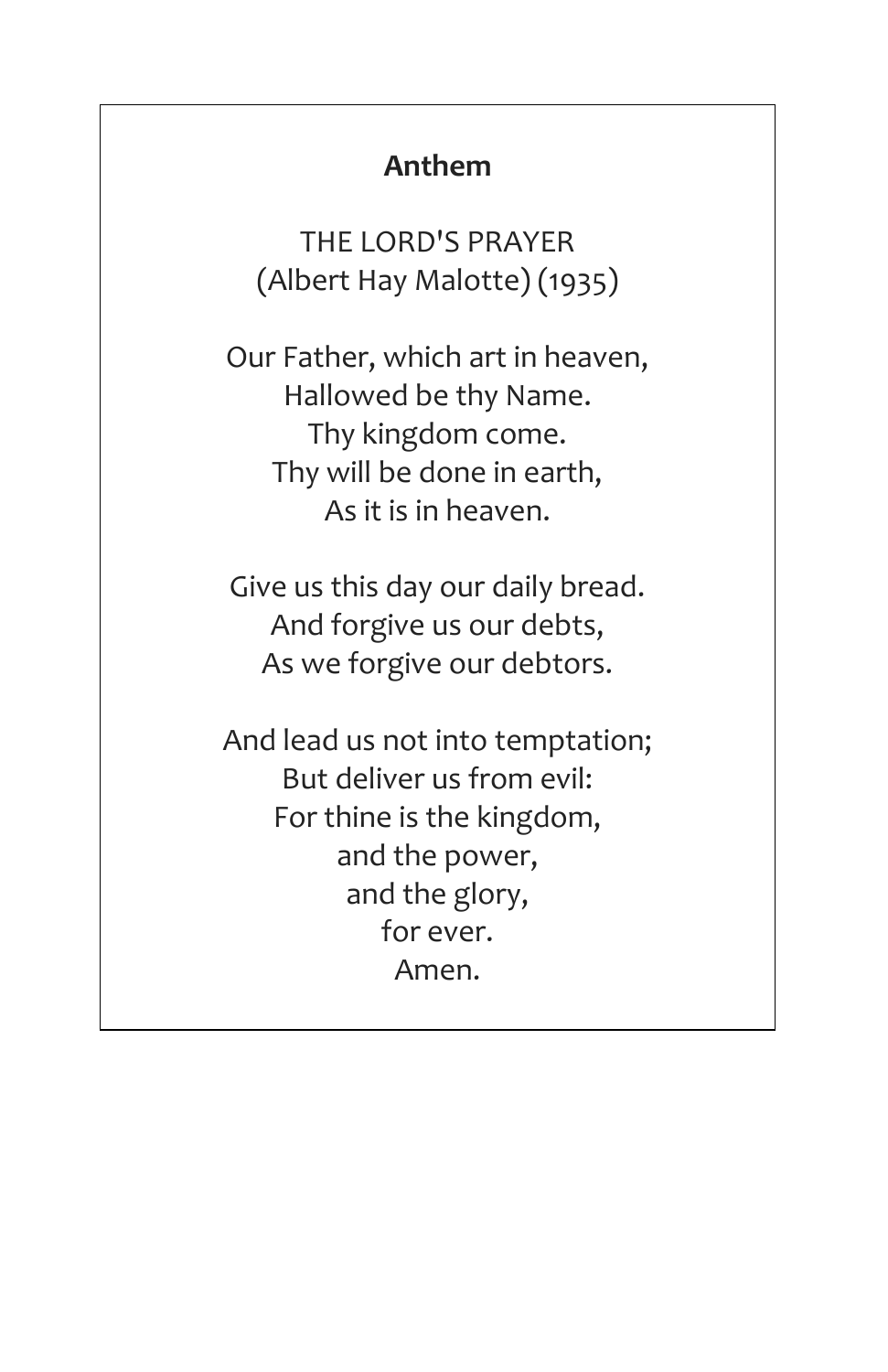## **#434**

For the beauty of the earth, for the beauty of the skies, for the love which from our birth over and around us lies, Lord of all, to thee we raise this our sacrifice of praise.

For the beauty of each hour of the day and of the night, hill and vale, and tree and flower sun and moon and stars of light, Lord of all, to thee we raise this our sacrifice of praise.

For the joy of ear and eye, for the heart and mind's delight, for the mystic harmony linking sense to sound and sight, Lord of all, to thee we raise this our sacrifice of praise.

For the joy of human love, brother, sister, parent, child, friends on earth and friends above, for all gentle thoughts and mild, Lord of all, to thee we raise this our sacrifice of praise.

For each perfect gift of thine, to the earth so freely given, graces human and divine, flowers of earth and buds of heaven, Lord of all, to thee we raise this our sacrifice of praise.

*Words: Folliot Sandford Pierpoint (1835-1917) Music: Adapted from a Chorale by Conrad Kocher (1786-1872) Tune: Dix*